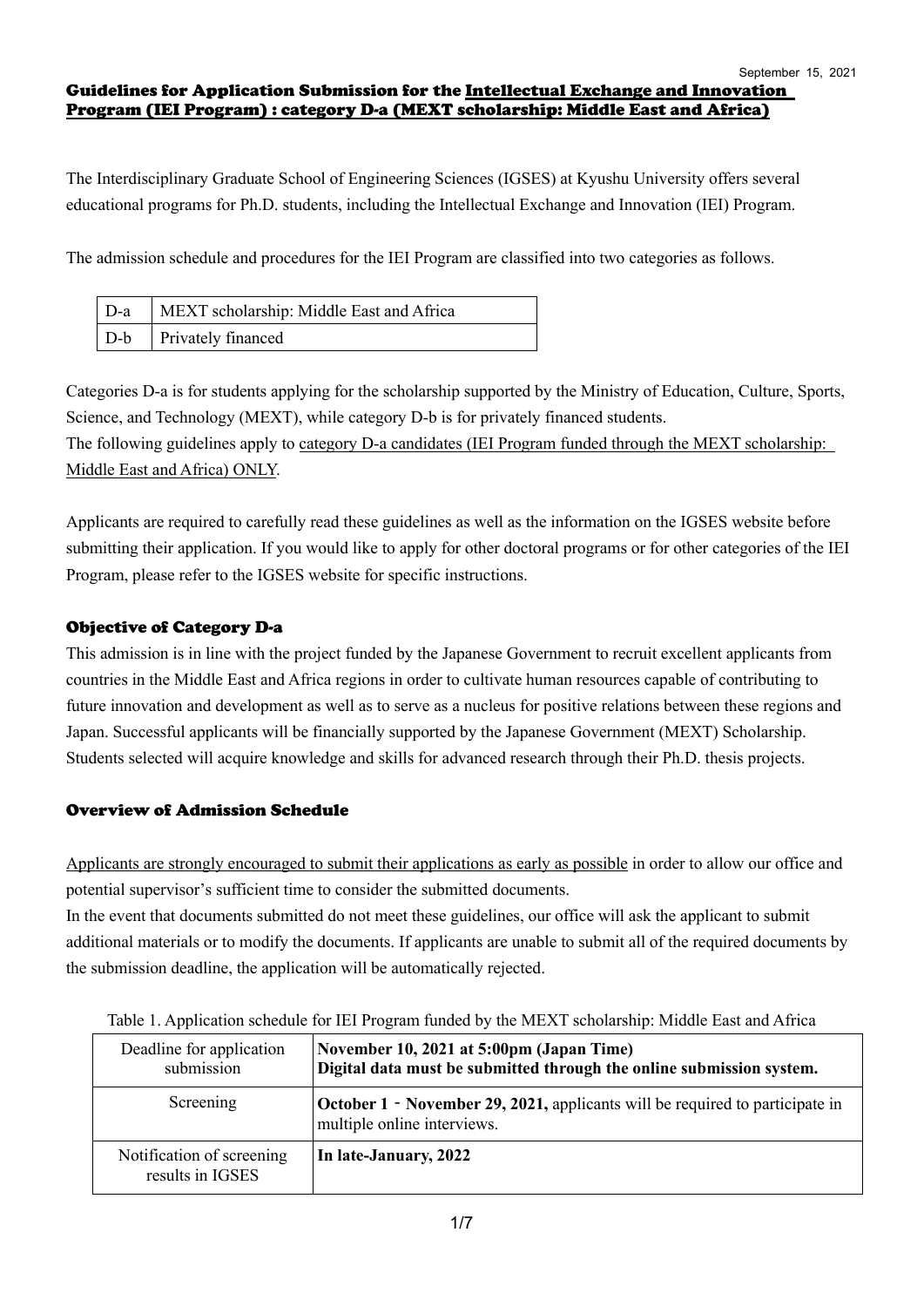| Admission to graduate school                           | No application fee is required.<br>In early-February 2022, successful applicants will be required to submit<br>several documents by post, including original academic certificates.<br>Applicants will be required to participate in online interview at least once.<br>Details regarding the necessary documents and the submission deadlines will<br>be announced at a later date.<br>A list of successful applicants will be submitted to MEXT as prospective<br>recipients of the scholarship. |
|--------------------------------------------------------|----------------------------------------------------------------------------------------------------------------------------------------------------------------------------------------------------------------------------------------------------------------------------------------------------------------------------------------------------------------------------------------------------------------------------------------------------------------------------------------------------|
| Notification of final approval<br>for MEXT scholarship | End of June 2022                                                                                                                                                                                                                                                                                                                                                                                                                                                                                   |
| Registration                                           | No enrollment fee is required.                                                                                                                                                                                                                                                                                                                                                                                                                                                                     |
| Enrollment                                             | <b>October 1, 2022</b>                                                                                                                                                                                                                                                                                                                                                                                                                                                                             |

# Eligibility for IEI program- Category D-a MEXT scholarship: Middle East and Africa Applicants

- 1) Applicants must obtain a bachelor's and a master's degree (or equivalent) or be expecting to receive a master's degree by September 30, 2022.
- 2) Applicants must be nationals of countries listed in the Appendix.
- 3) Applicants must be under 35 years old as of April 1, 2022 (i.e., born after April 2, 1987).
- 4) The grade point average (GPA) for both undergraduates and graduates must be at least 3.0 on a 4.0 scale or at least 2.3 on a 3.0 scale.
- 5) Official English qualification: equivalent or higher than B2-CEFR (Common European Framework of Reference for Languages) (a photocopy of the scores obtained must be attached).
- 6) Applicants resident in Japan prior to October 2022 are ineligible to apply.
- 7) Military personnel and civilian employees who remain on active duty may not apply.
- 8) Applicants who have received a MEXT scholarship within the past three years are ineligible to apply.
- 9) Applicants who will receive financial support from their government or other organisations are ineligible to apply.
- 10) Applicants who wish to conduct fieldwork overseas (in countries other than Japan) are ineligible to apply.
- 11) Successful applicants (i.e. those who have passed the examination and have been accepted into the course) must arrive in Fukuoka, Japan, before September 30, 2022.

Applicants who are unsure of their eligibility MUST contact the IGSES Student Affairs Division as soon as possible at: igsesadmission@tj.kyushu-u.ac.jp.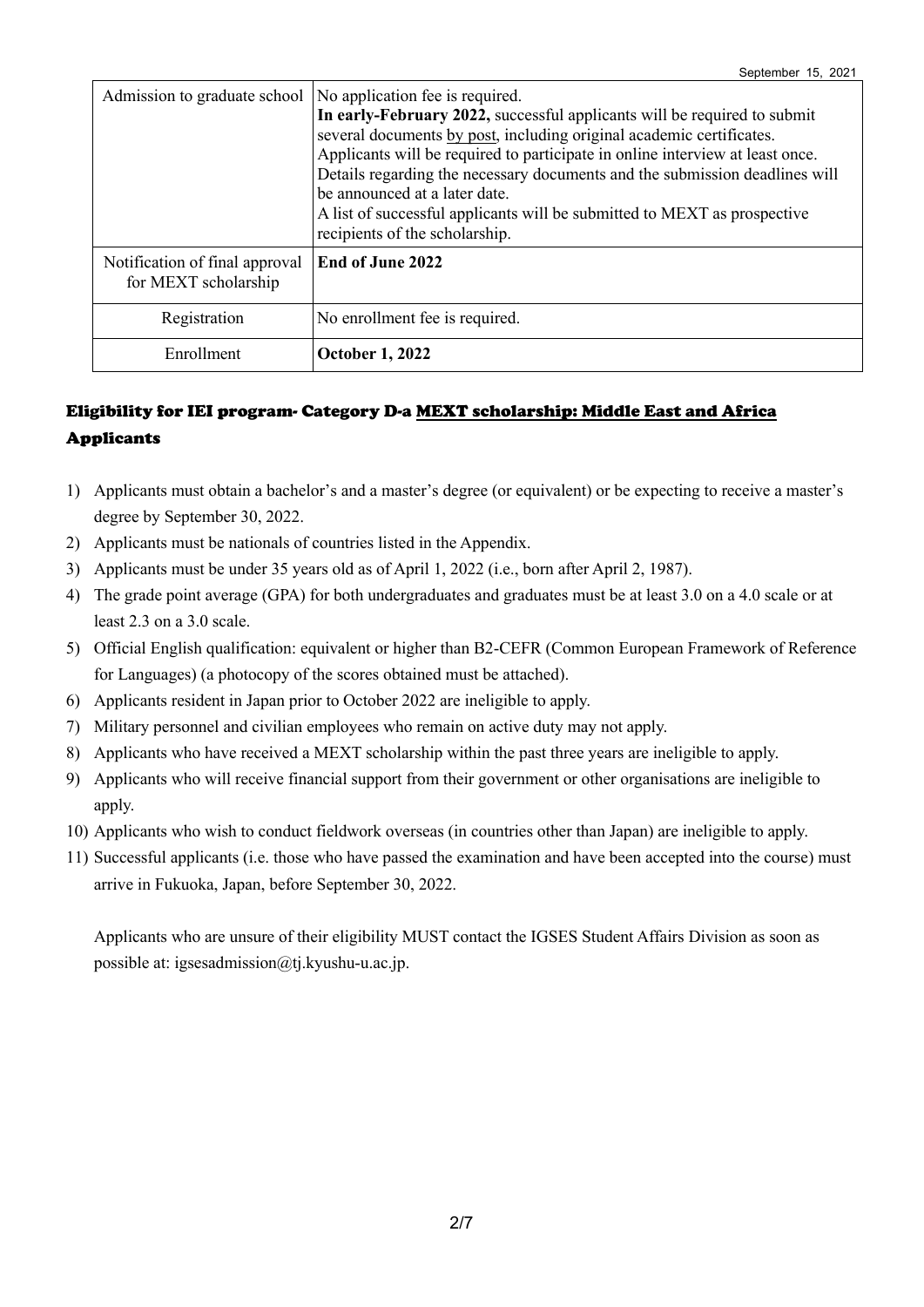### Required Documents and Submission Process

All applicants for the MEXT scholarship Middle East and Africa at IGSES, Kyushu University are required to submit the following application documents prior to the deadline:

| #1                                                                                                       | Application form (Form D-1, 7 pages)                                                                                                                               |  |
|----------------------------------------------------------------------------------------------------------|--------------------------------------------------------------------------------------------------------------------------------------------------------------------|--|
| #2                                                                                                       | Research proposal                                                                                                                                                  |  |
| #3                                                                                                       | Abstract of your Master's thesis                                                                                                                                   |  |
| #4                                                                                                       | Academic transcripts of both master's and bachelor's degrees that quantitatively indicate your<br>academic performance evaluation (e.g., grade point average, GPA) |  |
|                                                                                                          | Certificates confirming the completion of your undergraduate and graduate studies                                                                                  |  |
| #5                                                                                                       | Your English test/exam results certificate                                                                                                                         |  |
| #6                                                                                                       | A copy of your passport (photograph and information page)                                                                                                          |  |
| #7                                                                                                       | An invitation letter from an IGSES faculty member                                                                                                                  |  |
| #8                                                                                                       | Referee reports and reference letters from two academic referees (Form D-8)                                                                                        |  |
| All documents submitted in a language other than English must be by accompanied by officially translated |                                                                                                                                                                    |  |
| and certified copies in the English language.                                                            |                                                                                                                                                                    |  |

#### Table 2. Required documents for application submission

 $\checkmark$  Digital data of documents #1 to #7 must be submitted through the online submission system available on the IGSES website prior to the deadline. After you prepare all of the submission documents, access the following URL, http://www.tj.kyushu-u.ac.jp/en/exam/online\_submission.php, to submit them.

If you encounter difficulties using the online submission system, you may send some of your application documents via email to igsesadmission@tj.kyushu-u.ac.jp. Enter 'Middle East and Africa: Application Documents from [input your full name]' in the subject field when sending the application via email.

- In early-February 2022, successful applicants will be required to submit the original documents for  $#4$ , a recommendation letter from the dean of their department addressed to the president of Kyushu University, and application forms for the MEXT scholarship by registered mail. If applicants can not submit these documents by post before the specified date, Kyushu University may rescind the decision that such a person has passed. Relevant details will be provided to each successful applicant via email.
- Referee reports (Form D-8) and reference letters from two academics (#8) featuring their hand-written signatures MUST be sent by each academic reference from an official business email address to the Student Affairs Division (igsesadmission@tj.kyushu-u.ac.jp) prior to the deadline. It is the responsibility of applicants to ensure that the two referee reports reach the potential supervisor by the deadline.
- $\checkmark$  Within a few days of receiving your application documents and referee reports, the office will send you a confirmation email acknowledging receipt. If you do not receive a confirmation email, please contact the office.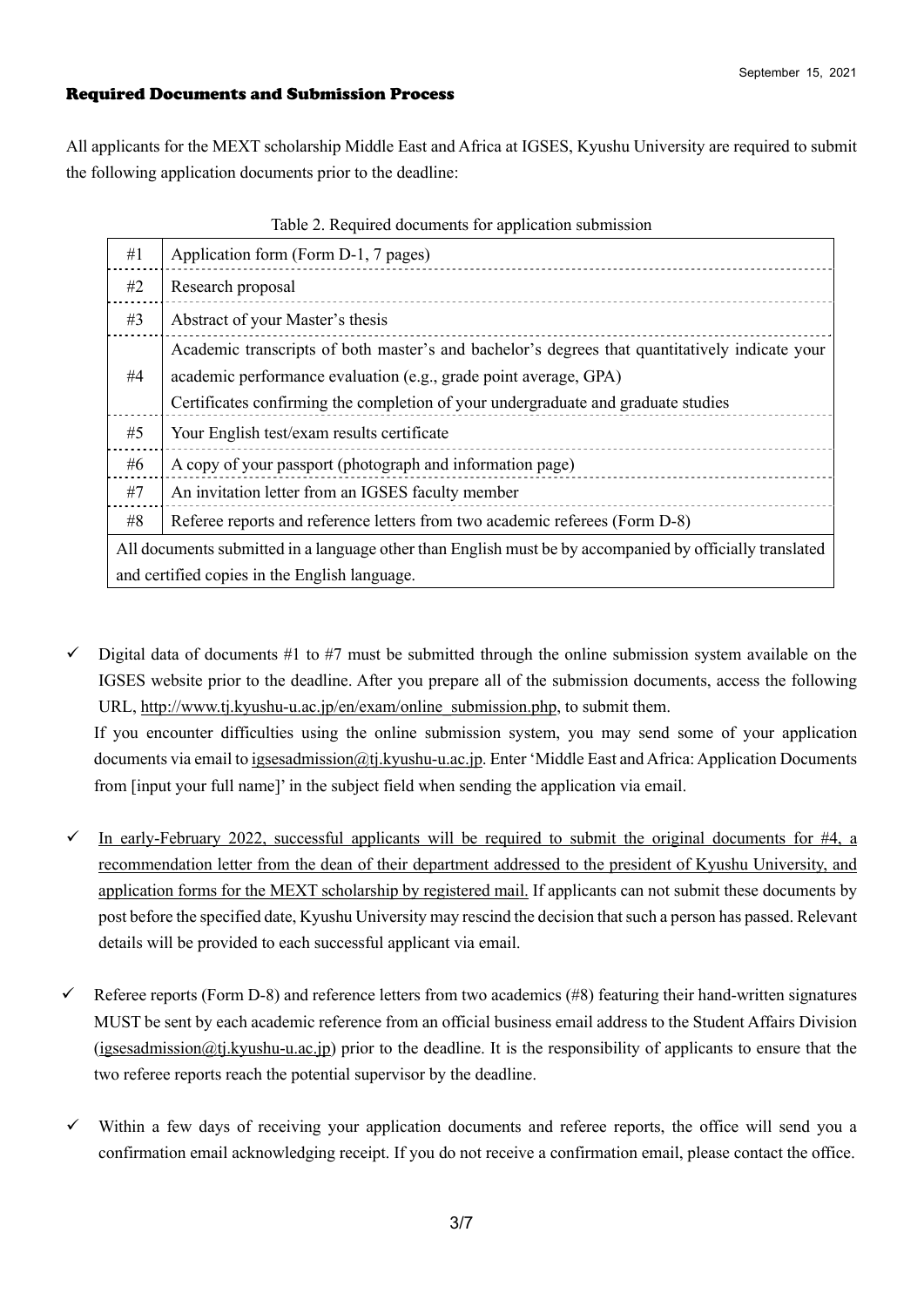- $\checkmark$  In the event that the documents submitted online do not meet these guidelines, the office will ask the applicant to submit other materials or modify the documents.
- $\checkmark$  If applicants do not submit all of the required documents by the submission deadline, the application will be automatically rejected.

### Guidelines for Completing Application Documents #2–#8

### #2 Research proposal

This document must be word processed using a computer and MUST NOT exceed two pages (A4). Please provide a statement on a research area in which you would like to conduct Ph.D. research. Additionally, please indicate any relevant prior knowledge or experience along with your potential contribution to this area. In addition, please propose a research project that you would like to conduct under the supervision of your selected professor. IGSES will use these research proposals to assess the quality and originality of your ideas; critical thinking skills; fundamental knowledge of, and experience in, a relevant academic area; and motivation. Please bear in mind that a proposal that does not comply with the page limit is usually considered to indicate a lack of qualification as a Ph.D. candidate.

### #3 Abstract of your Master's thesis

Please summarise your Master's thesis research in the form of an abstract. This must not exceed two pages (A4), including the references. The abstract must describe the goals, investigative approach, and main conclusions of the work. If required, a maximum of two figures may be included.

This document must be word processed in Microsoft Word format (file type: doc or docx). Hand-written forms will not be accepted.

Do not submit copies of any original work that has already been published or has been submitted for publication.

#4 Academic transcripts for both Master's and Bachelor's degrees and certificates that confirm the completion of your undergraduate and graduate studies, along with your academic performance evaluation

Submit official documents (certificates or transcripts) related to your academic achievements, including the specifics of your overall scores, such as your GPA and types of degrees you hold, and documents that confirm completion of your undergraduate and graduate studies with official documents that explain the definition of the evaluation score used in your academic transcripts.

Kyushu University uses Grade Point Average (GPA) on a 4.0 scale for academic evaluation. This scheme, as defined in the table below, is a credit-weighted average of grading points. The minimum requirement of applicants for the IEI Program with the MEXT scholarship is a GPA of 3.0 in both undergraduate and graduate studies.

| Grade point | Assessment | Percentile scale |
|-------------|------------|------------------|
|             | Excellent  | $90 - 100$       |
|             | Good       | $80 - 89$        |
|             | Fair       | $70 - 79$        |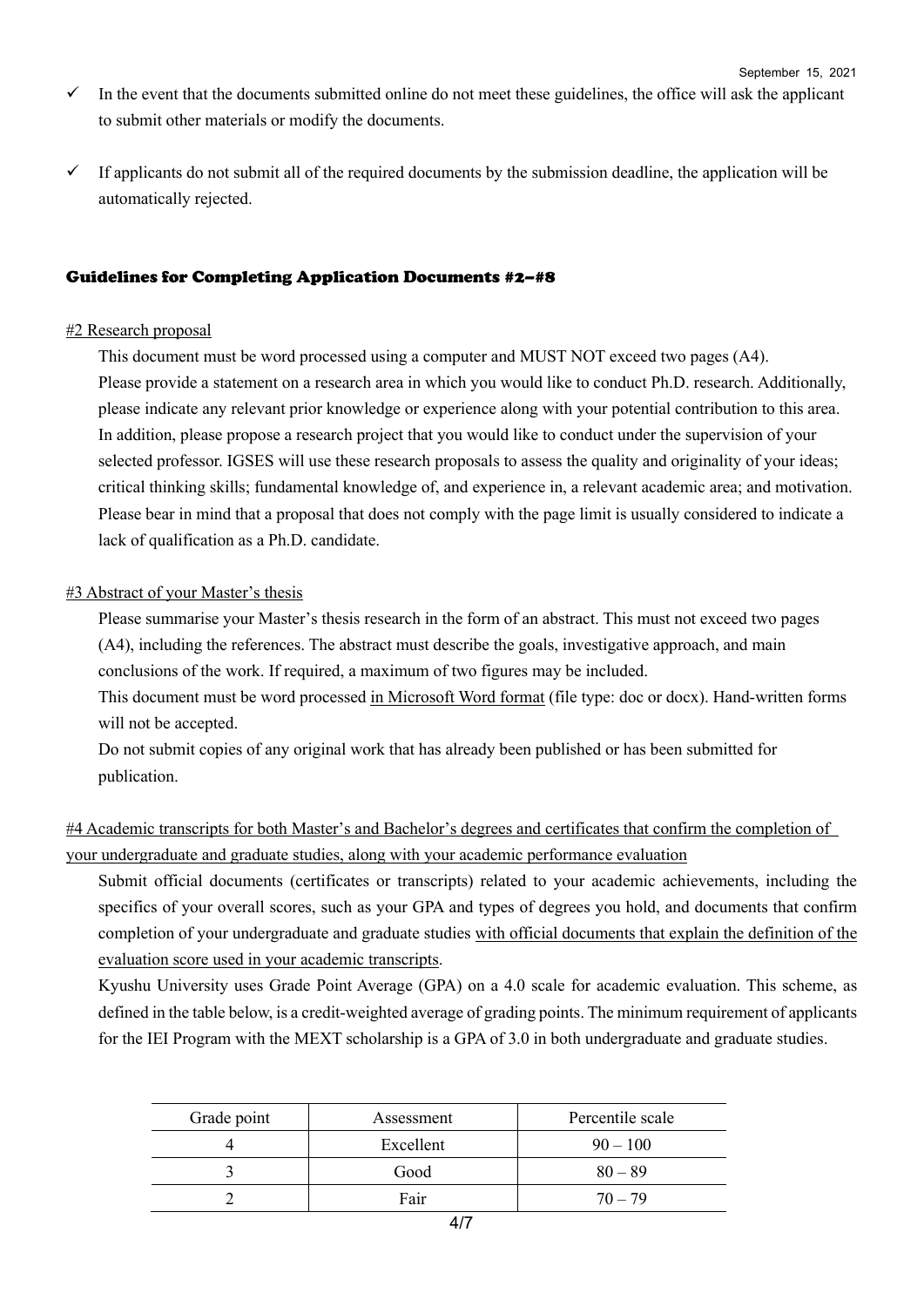| Pass | $60 - 69$                |
|------|--------------------------|
| Fail | $\overline{\phantom{a}}$ |

If your academic achievements are rated using a different system, you MUST submit supplemental documentation that shows your scores converted into GPA on a 4.0 scale and explains how to calculate them, along with official documents that explain the definition of the evaluation score used in your academic transcripts. These supplemental documents are necessary for us to assess whether you satisfy the minimum requirement for the MEXT scholarship application; namely, a GPA score of at least 3.0 on a 4.0 scale or at least 2.3 on a 3.0 scale.

### #5 Your English test/exam certificate

Submit a scanned image of the score sheet\* for the IELTS, TOEFL,TOEIC, Cambridge Certificate score, or any other official English qualification you have taken. A certification of English as a medium of instruction cannot be recognised for document #5.

- \*The score must be acquired within 2years. The score acquired before January, 2020 will be considered as invalid.
- \* The score is required "equivalent or higher than B2".

### #7 An invitation letter from an IGSES faculty member

You are required to make contact with the appropriate IGSES professor that you would like to be supervised by for your Ph.D. research (see also ' *How to Find a Research Supervisor*').

#### #8 References from two academic referees (Form D-8)

References from two academics are required for the application. One of the referees must have supervised your Master's thesis.

The IGSES Student Affairs Division may contact your academic referees for further information. Kindly ask your referees to complete the blank fields in Form D-8 and recommendation letter with a handwritten signature, and email them to the Student Affairs Division (igsesadmission@tj.kyushu-u.ac.jp) from an official business e-mail address before the deadline.

### Guidelines for Completing Application Form

#### Note 1: Name and Photo

Enter your full official name as it appears on your passport along with a preferred name, which we may use for our communications with you. Your full official name will appear on your degree certificate. The official name that you provide will also be used on the offer letter and visa statement. Changes CANNOT be made to the provided official name at a later date.

Include a recent (taken within the past six months) passport-size photograph of yourself.

### Note 2: English Language Ability

(a) Submit a scanned image of your score sheet for IELTS, TOEFL, TOEIC, Cambridge Certificate score, or any other examination together with the application form; additionally, indicate your overall score and date of the test; or (b) Request that the Educational Testing Services send the original TOEFL score sheet to the IGSES Student Affairs Division, Kyushu University.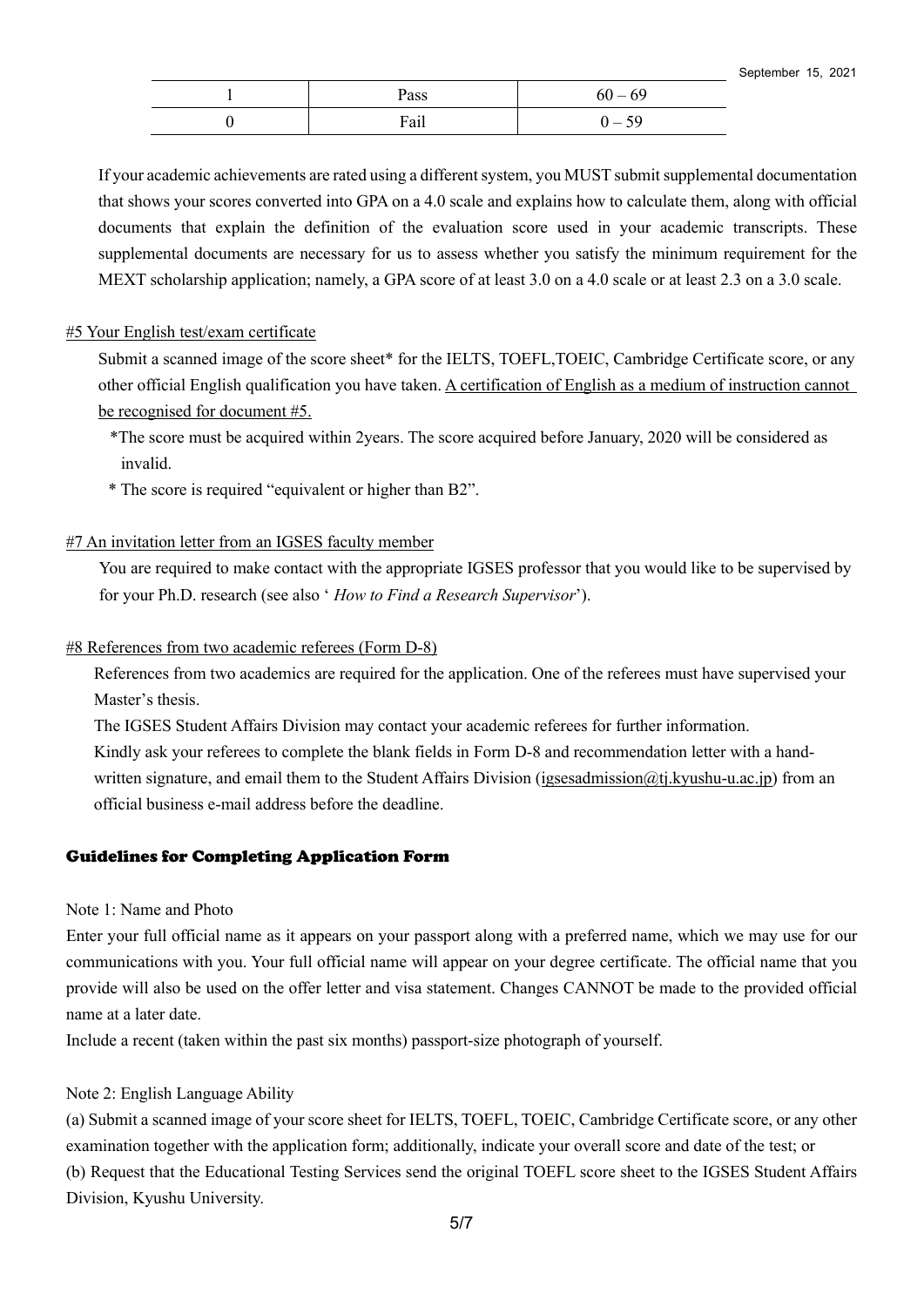#### How to Find a Research Supervisor

#### List of IGSES Faculty Members as Potential Research Supervisors

The IGSES website provides a list of IGSES faculty members who are open to accepting international students through this program.

http://www.tj.kyushu-u.ac.jp/en/exam/list.php

- The list contains the professors' names, their research areas, the URLs of their laboratories, potential themes for Ph.D. research, and their preferred method of contact with applicants.
- Please carefully read the list and select a professor under whom you would like to conduct your Ph.D. research. If the professor requires applicants to contact them before application submission, please follow their instructions.
- You should extensively prepare and research the activities of your chosen professor. Most professors and their research groups have detailed websites and extensive publication lists.
- Please remember that IGSES professors are enthusiastic about welcoming excellent applicants. Based on the submitted documents or email contact, professors will assess whether an applicant possesses sufficient academic ability, such as a basic knowledge of their chosen research area, strong ability for self-learning, excellent communication and presentation skills, and a strong motivation to undertake doctoral level research.

### Contact Information

IGSES Student Affairs Division, Interdisciplinary Graduate School of Engineering Sciences, Kyushu University 6-1 Kasuga-Koen, Kasuga, Fukuoka 816-8580, Japan

Tel: +81-92-583-7920 FAX: +81-92-583-8988 Email: igsesadmission@tj.kyushu-u.ac.jp